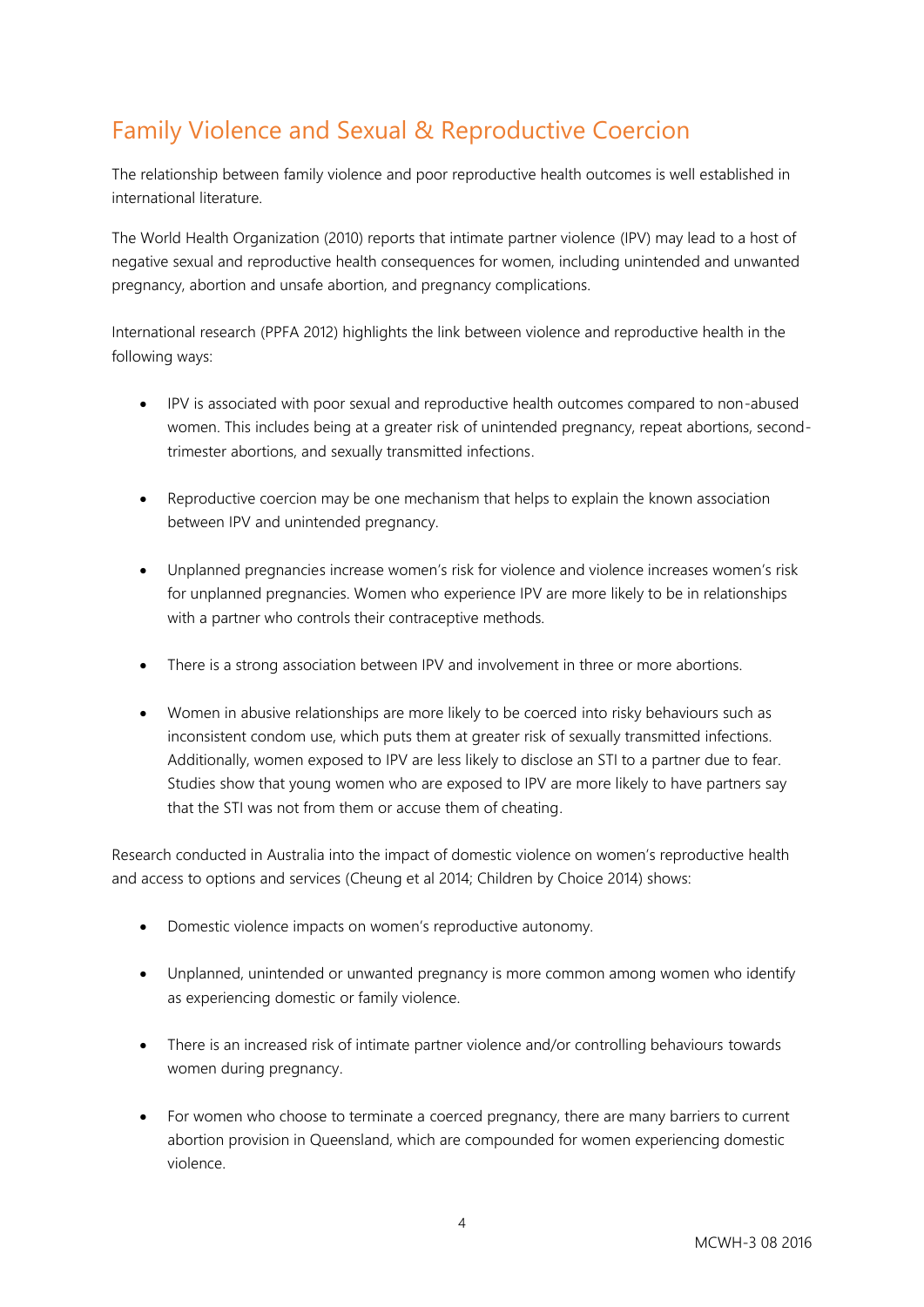# **Fertility**

According to 2014 data (ABS Births Australia), the fertility rate for Australian-born mothers is 1.93 births per woman.

Among overseas-born women, rates vary widely, with the highest rate at four (for mothers born in Lebanon), more than double the Australian rate. However, the age-specific fertility rate for some overseas-born women aged 15-19 years, is between three to four times higher than that of the Australian rate for the same age category.

| Australian fertility rates 2014 (of mothers giving birth in Australia)                                                                                       |            |                                               |
|--------------------------------------------------------------------------------------------------------------------------------------------------------------|------------|-----------------------------------------------|
| Country of birth of mother (selected)                                                                                                                        | Total rate | Age-specific rate:<br>$(15-19 \text{ years})$ |
| Australia                                                                                                                                                    | 1.8        | 15.4                                          |
| Samoa                                                                                                                                                        | 3.2        | 30.2                                          |
| North Africa and Middle East, including<br>Egypt, Iran, Iraq, Israel, Lebanon, Syria, Turkey and Other                                                       | 2.8        | 23.4                                          |
| Lebanon                                                                                                                                                      | 4.0        | 60.3                                          |
| Syria                                                                                                                                                        | 3.3        | 31.9                                          |
| SE Asia, including Burma (Republic of the Union of Myanmar), Cambodia,<br>Indonesia, Laos, Malaysia, Philippines, Singapore, Thailand<br>Viet Nam, and Other | 1.6        | 5.8                                           |
| Burma                                                                                                                                                        | 2.5        | 24.9                                          |
| Laos                                                                                                                                                         | 3.4        | 62.5                                          |
| Southern & Central Asia including India, Pakistan, Sri Lanka and Other                                                                                       | 2.0        | 5.4                                           |
| India                                                                                                                                                        | 2.0        | 2.5                                           |
| Pakistan                                                                                                                                                     | 3.02       | 9.6                                           |
| Sub Saharan Africa, including Kenya, Mauritius, South Africa, Zimbabwe<br>and Other                                                                          | 2.1        | 11.2                                          |
| Other (sub Saharan)                                                                                                                                          | 3.3        | 26.1                                          |

(Source: AIHW 2015)

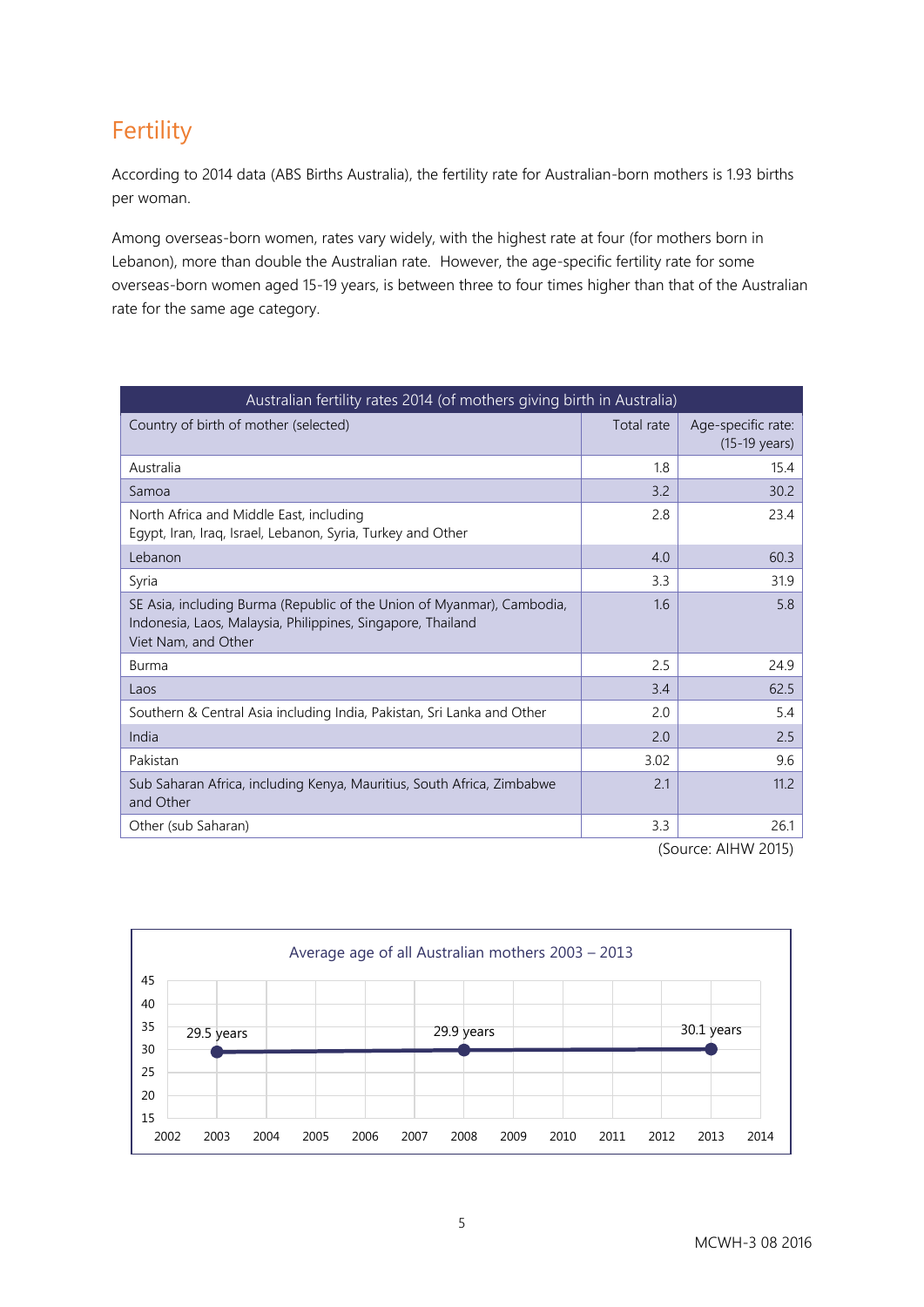# Maternal country of birth

Maternal country of birth can be an important risk factor for obstetric and perinatal outcomes such as low birth weight and perinatal mortality. Among the 31.6% of overseas born women who gave birth in Australia in 2013, women born in Africa, the Middle East and Asia together accounted for 19.6% of all mothers (AIHW 2015).



#### (Source: AIHW 2015)

### First antenatal visit

Antenatal care is associated with better maternal health, fewer interventions in late pregnancy and positive child health outcomes. The World Health Organization recommends receiving antenatal care at least four times during pregnancy and the Australian Antenatal Guidelines recommend that the first antenatal visit occur within the first ten weeks of pregnancy. Women born overseas who gave birth in Australia in 2013 were found to have attended their first antenatal visit at later gestational ages than Australian born mothers.



 <sup>(</sup>Source: AIHW 2015)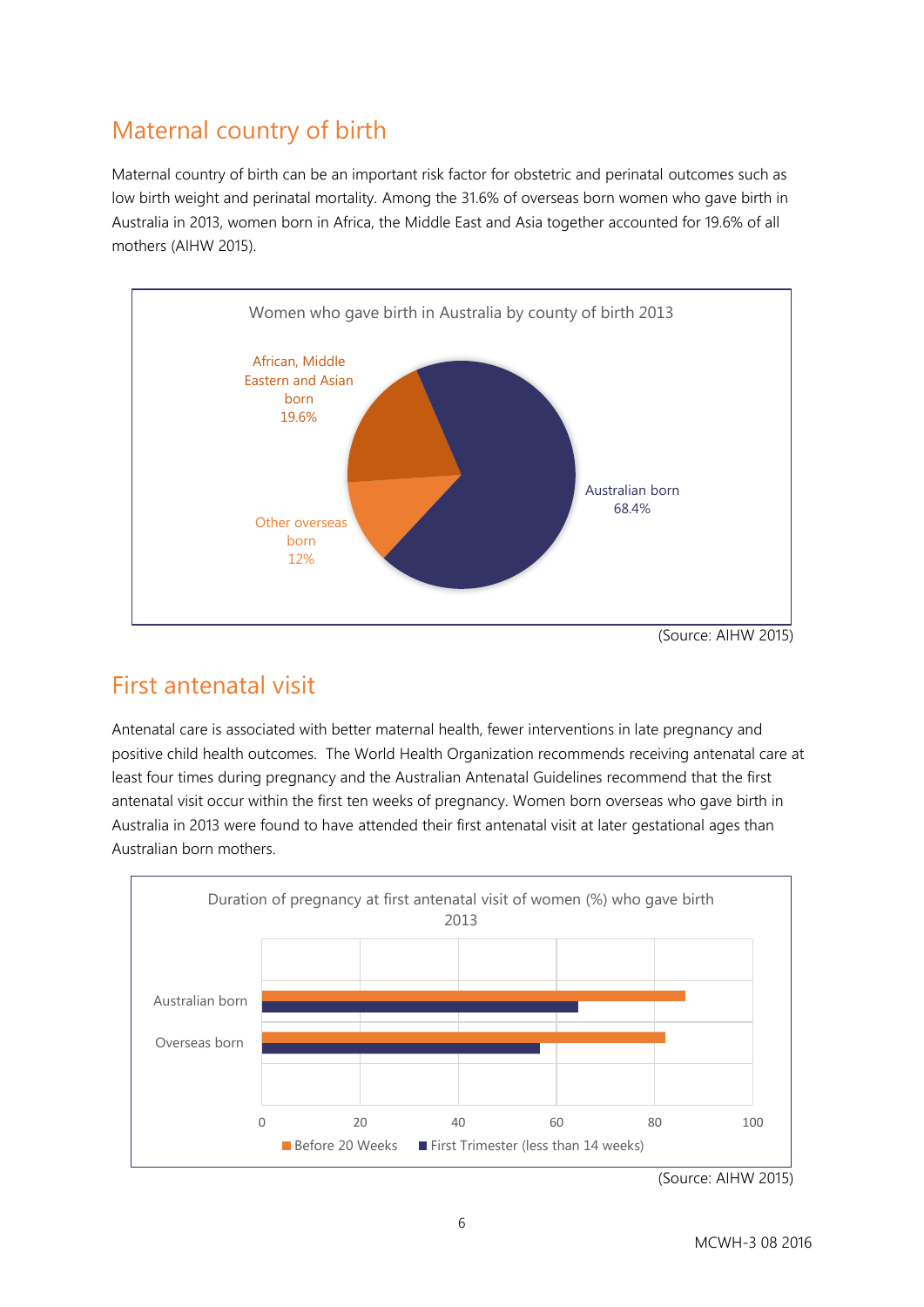# Maternal Health and Pregnancy Outcomes

#### Preeclampsia and eclampsia

Preeclampsia is a major pregnancy complication leading to substantial maternal morbidity and mortality. It is associated with various pregnancy complications including pre-term birth, fetal growth restriction, perinatal death and adult long-term health problems in offspring.

A cross-country comparative study of six industrialised countries (including Australia) shows that immigrants from Sub-Saharan Africa, Latin America and the Caribbean were at higher risk of preeclampsia (Urquia et al 2014).

### Gestational Diabetes Mellitus (GDM)

In 2013, mothers born overseas reported higher proportions of pre-existing diabetes (1.2%) than mothers born in Australia (0.9%) (AIHW 2015). In addition, mothers born in high-diabetes-risk regions, such as Polynesia, Asia and the Middle East, were slightly more likely to have Type 2 diabetes, and three times as likely to have GDM, as mothers born in Australia (AIHW 2010).

An Australian study of immigrant South Asian women who were recently diagnosed with GDM found that before diagnosis, women's knowledge and awareness of any diabetes was low. (Bandyopadhyay et al 2011).

A study comparing migrant women of refugee background from African countries with women who migrated for non-humanitarian reasons, found that mothers giving birth from humanitarian source countries in Middle and East Africa were more likely to experience GDM (Gibson-Helm 2014).



### Birth type, including caesarean section

<sup>(</sup>Source: AIHW 2015)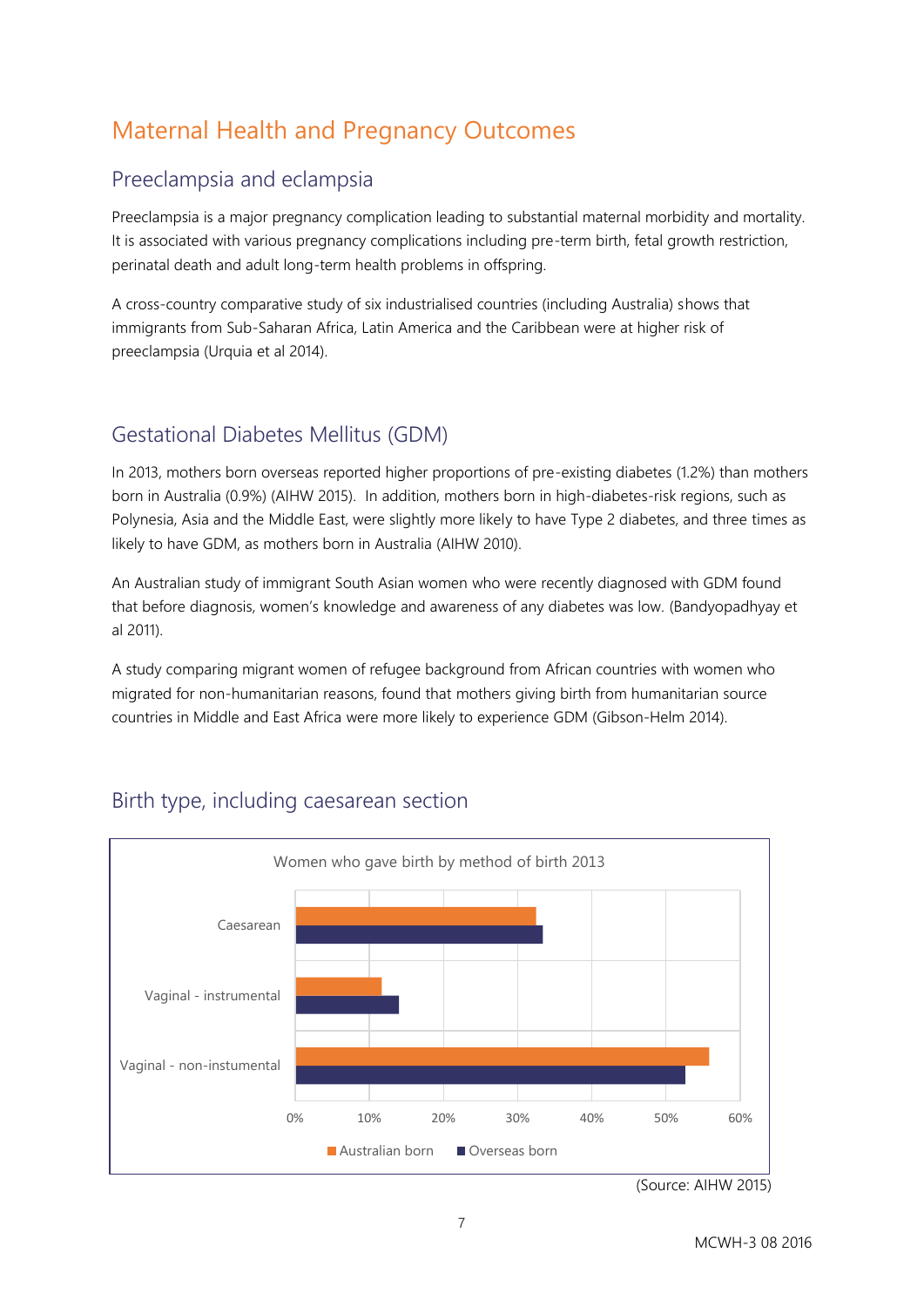Of the mothers who gave birth in 2013, those born overseas were less likely to have a non-instrumental vaginal birth than mothers born in Australia (52.6% compared to 55.8%). Mothers born overseas were more likely to have instrumental vaginal births (14%) or a caesarean section (33.4%) compared with Australian born mothers (11. 7% and 32.5% respectively) (AIHW 2015).

A NSW population-based study found that compared with low risk women born in Australia and women born overseas, Indian-born women had the highest caesarean section (31%), instrumental birth rates (16%) and episiotomy rates (32%) (Dahlen et al 2013).

A 2016 study of caesarean rates for African immigrants in Australia found that both first-time mothers and mothers who had previously given birth from Eastern African countries (Eritrea, Ethiopia, Somalia and Sudan) had elevated odds of unplanned caesarean in labour. The study further found that the odds of any first-time caesarean (planned or unplanned) were elevated for first-time mothers from Eritrea, Ethiopia and Somalia, and were elevated for mothers who had previously given birth from Ethiopia and Somalia (Belihu et al 2016).

The caesarean rate recommended by The World Health Organisation is between 10-15%.

When medically justified, a caesarean section can prevent maternal and perinatal mortality and morbidity. However, there is no evidence showing the benefits of caesarean delivery for women or infants who do not require the procedure. As with any surgery, caesarean sections are associated with short and long term risk which can extend many years beyond the current delivery and affect the health of the woman, her child, and future pregnancies (WHO 2015).

#### Stillbirth (perinatal or fetal deaths)

The Australian perinatal mortality rate in 2013 was ten per 1000 births.

In Victoria, the perinatal mortality rate in 2013 (9.9 per 1000 births) was lower than the rate for 2009 (10.7 per 1,000 births). Despite this, perinatal mortality rates remain high for specific migrant groups including babies of women born in North Africa, the Middle East or southern and central Asia (the risk of perinatal death is one and half times higher) (CCOPMM 2016).

Australian state-based studies have also shown that:

- Compared with other refugee groups, women from West African humanitarian source countries were found to have the highest stillbirth incidence (4.4% compared to 1.2% and 1.6% from other regions) (Gibson-Helm et al 2014).
- South Asian born women were more than twice as likely to have a late pregnancy antepartum (i.e. not long before birth) stillbirth than either Australian-born or South-East Asian born women (Drysdale et al 2012).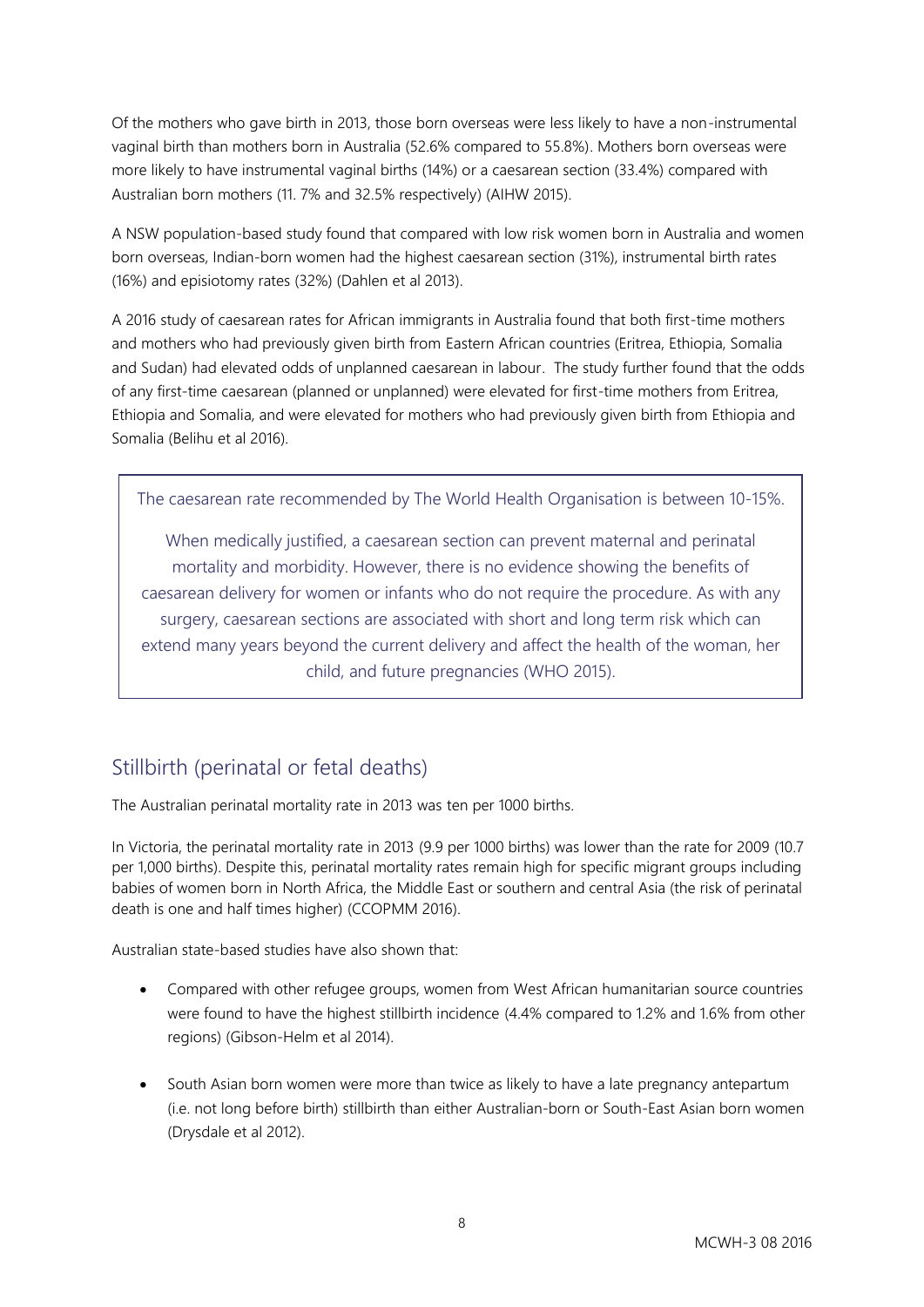- Lebanese born women had the highest rates of stillbirth (7.2 per 1000 births) compared with low risk women born in Australia and other women born overseas (Dahlen et al 2013).
- According to a Victorian population based study women born in East African countries experienced increased perinatal deaths and other adverse perinatal outcomes compared with Australian-born women. Women from Eritrea and Sudan are particularly at increased risk of adverse outcomes (Belihu et al 2016).

According to a Victorian population based study women born in East African countries experienced increased perinatal deaths and other adverse perinatal outcomes compared with Australian-born women. Women from Eritrea and Sudan are particularly at increased risk of adverse outcomes (Belihu et al 2016).

### Other Perinatal Outcomes

Several studies suggest that immigrant and refugee women may be at greater risk of adverse perinatal outcomes:

- Compared to African migrant women without a refugee background, African women of refugee background appear to be at greater risk of specific adverse pregnancy outcomes (Gibson-Helm et al 2014).
- Compared to low risk women born in Australia and women from New Zealand, England, China, Vietnam, Lebanon and Philippines (the most common migrant groups at the time of the study), Indian women were found to have the lowest normal birth rate and high rates of low birth weight babies (Dahlen et al 2013).

### Maternal death

- In 2008-2012, there were a total of 105 maternal deaths that occurred within 42 days of the end of pregnancy. The majority (64 or 71.5%) of women who died were born in Australia .Twenty-six (or 25% where country of birth was known) were women born overseas. Nine of the women not born in Australia (whose country of birth was known) were born in New Zealand and 12 were born in the Asia-Pacific region (AIHW 2015).
- It is important to note that information on ethnicity is not routinely collected in perinatal data collections and therefore, no information on whether women were recent immigrants or refugees was available.
- International research (Ronsmans and Graham 2006) suggests that inequalities in the risk of maternal death exist globally and developed health systems such as Australia's need to target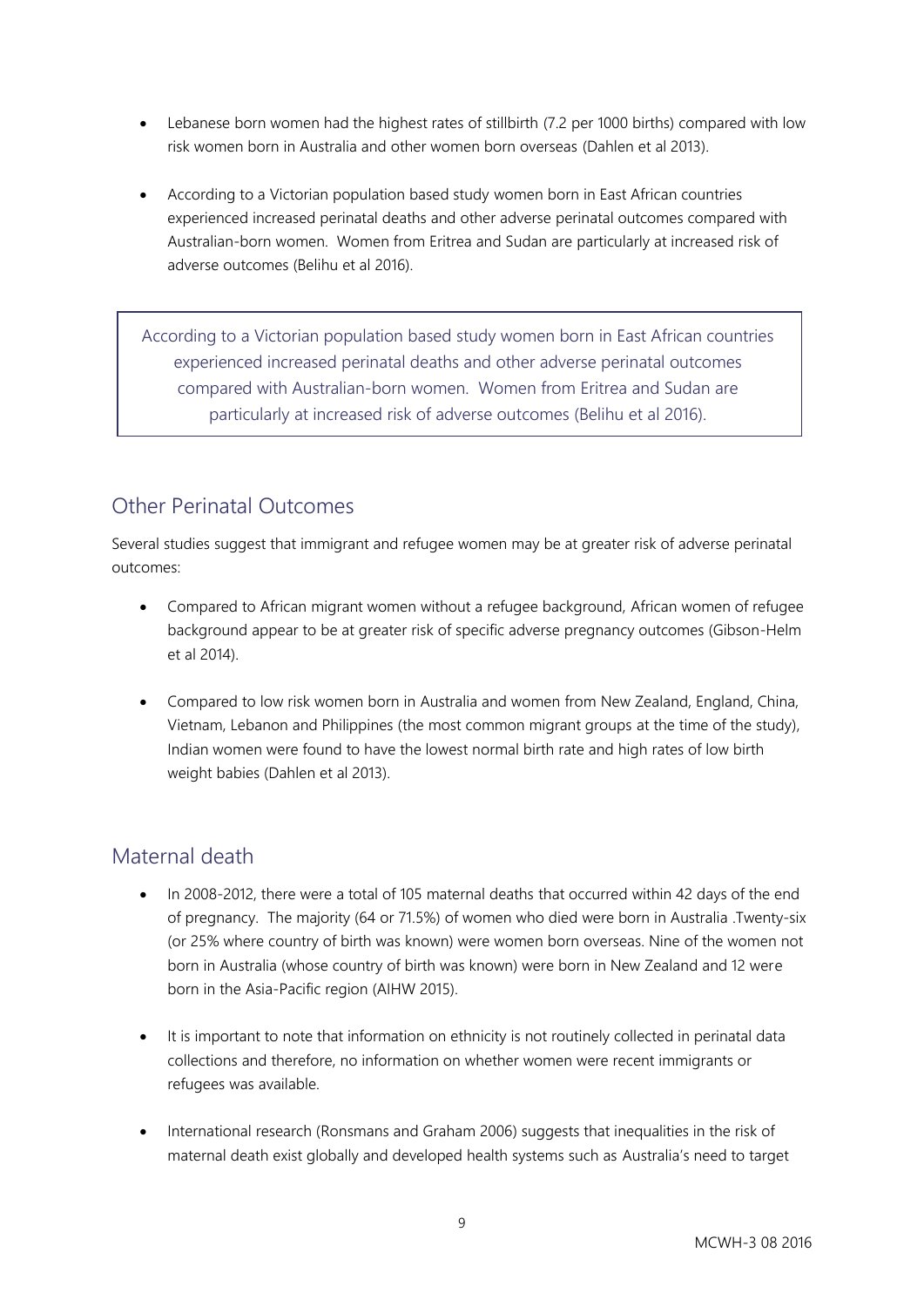and tailor interventions towards the most vulnerable groups.

 Victoria's Consultative Council on Obstetric and Paediatric Mortality and Morbidity (CCOPMM) has identified immigrants, refugees and asylum seekers as being at risk of maternal death:

An emerging theme from the review of recent maternal deaths is the barriers to accessing care that recent immigrants, refugees and asylum seekers may face. As well as these challenges, these women may face social isolation and negative psychological impacts from experiencing pregnancy and motherhood in an unfamiliar environment. Information about these maternal factors is not comprehensively collected and further research is needed to fully understand this issue. (CCOPMM 2016)

### Maternity Care and Postnatal Experiences

A systematic and comparative review of studies in five countries (including Australia) of immigrant and non-immigrant's women's experiences of maternity care has shown that all women – both immigrant and non-immigrant – want maternity care that is safe, high-quality, attentive and individualised, with adequate information and support (Small et al 2014). However, the same study has also shown that:

- immigrant women were less positive about their care than non-immigrant women.
- communication problems and lack of familiarity with care systems impacted negatively on immigrant women's experiences.



immigrant women reported problems with discrimination or prejudice.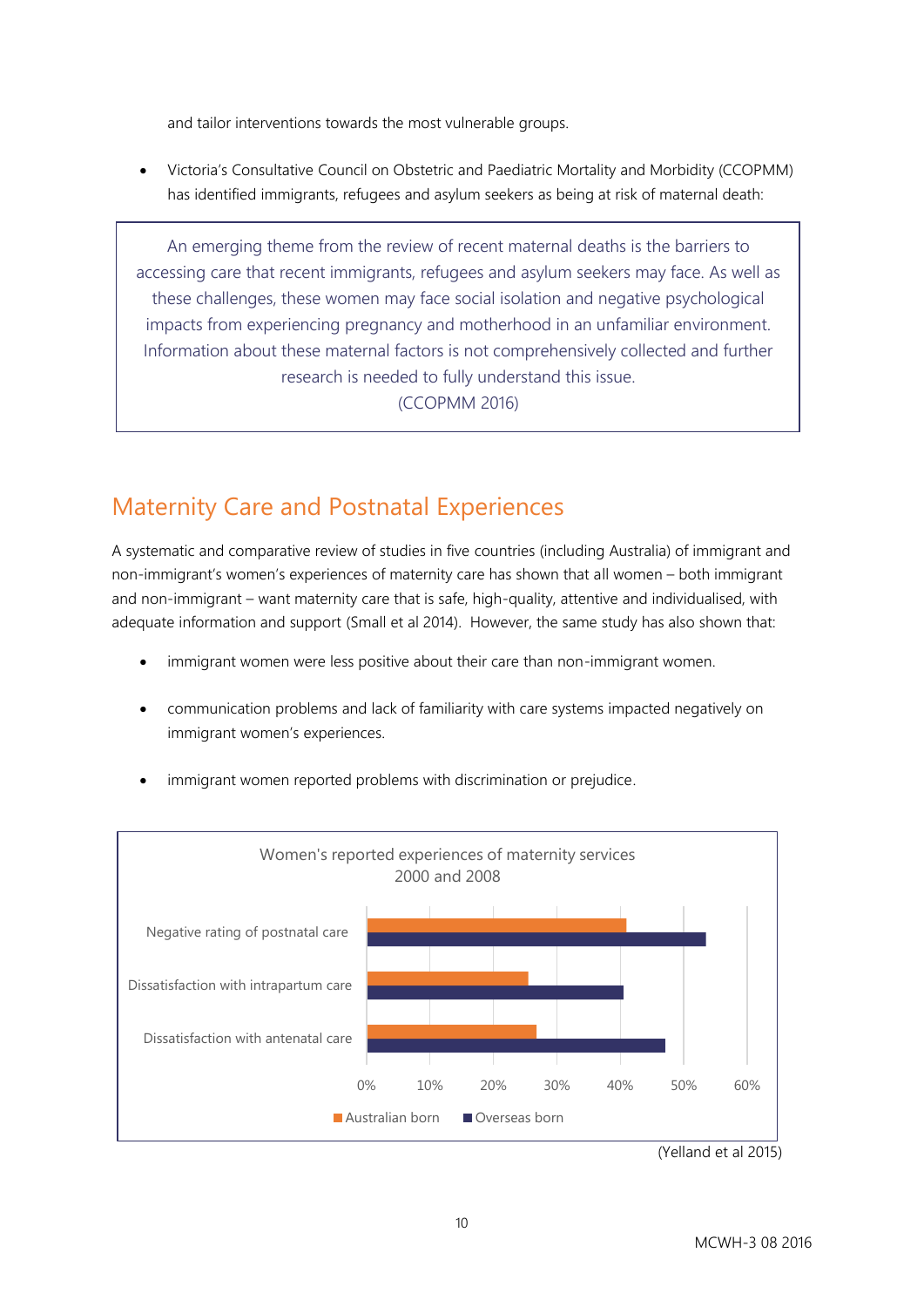Other Australian studies (Hennegan et al 2015; Yelland et al 2015; Lansakara et al 2010; Bandyopahyay et al 2010) have also shown that compared with Australian-born mothers, immigrant mothers were:

- less likely to rate overall postnatal physical health positively
- more likely to report relationship problems and to report lower emotional satisfaction with their relationship with the partner
- less likely to be asked about relationship problems by maternal and child health nurses
- less likely to be asked about feeling low or depressed by GPs
- more likely to say that health professionals did not always remember them between visits, make an effort to get to know the issues that were important to them
- less likely to feel involved in decisions
- less likely to understand their options of care
- more likely to have no 'time out' from baby care
- more likely to report feeling lonely and isolated
- more likely to report wanting practical and emotional support

In one study women also more frequently reported having distressing flashbacks and feeling depressed in the postnatal period (Hennegan et al 2015).

#### Maternal Depression and Postnatal Depression

A comparative study of the post-childbirth experiences of Australian born and immigrant mothers from non-English speaking backgrounds found that compared with Australian born women, immigrant mothers less proficient in English had a higher prevalence of depression (28.8% vs 15%) and were more likely to report wanting more practical (65.2% vs 55.4%) and emotional (65.2% vs 44.1%) support. They were also more likely to have no 'time out' from baby care (47% vs 28%) and to report feeling lonely and isolated (39% vs 17%) (Bandyopadhyay et al 2010).

The Mothers in a New Country (MINC) study (Small et al 2003) of Vietnamese, Turkish and Filipino women's experiences of maternity care and physical and psychological health found the issues most commonly identified by women as contributing to depression were:

- isolation (including homesickness);
- lack of support and marital issues:
- physical ill-health and exhaustion;
- family related issues; and
- baby-related issues.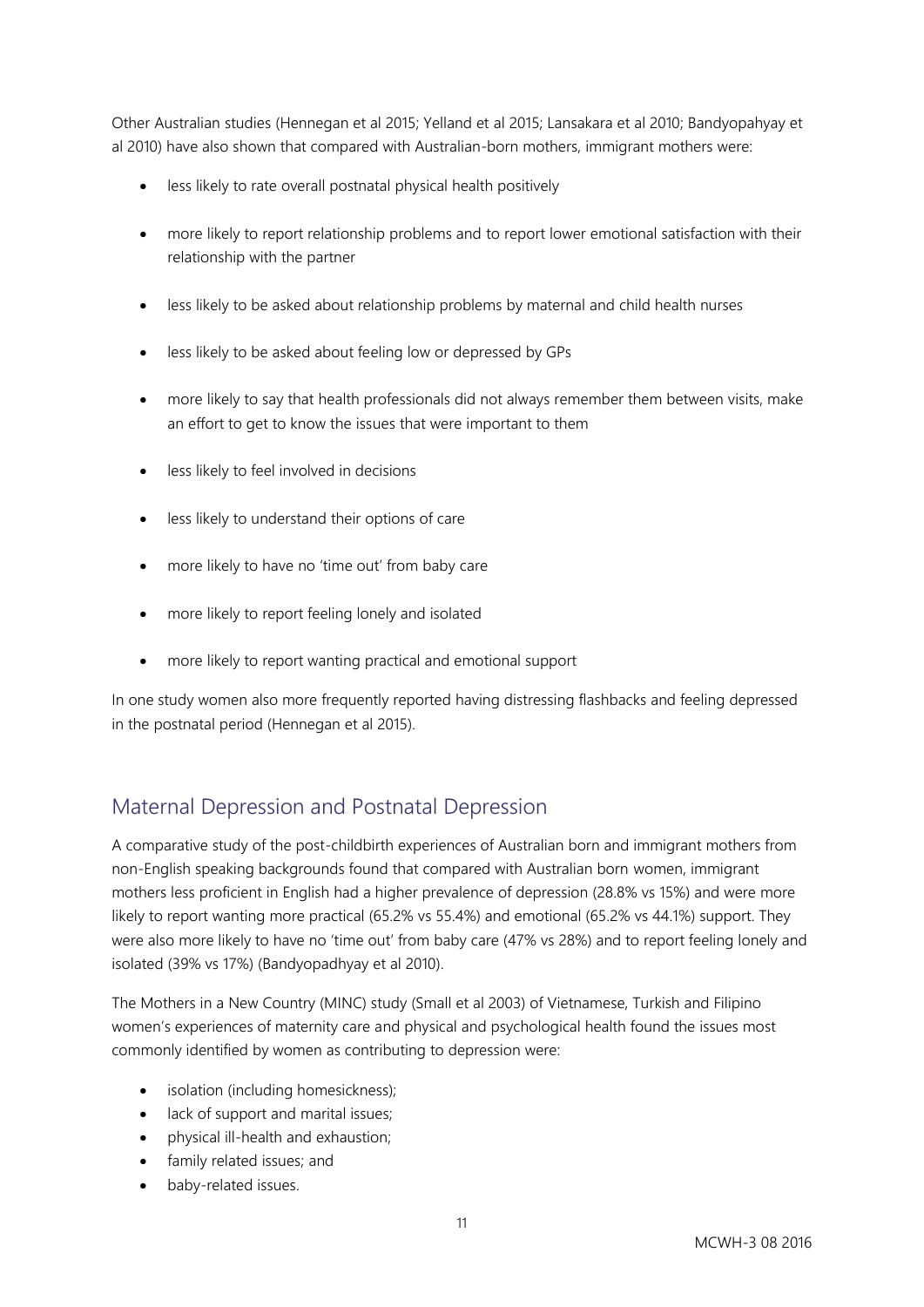Significant associations with depression were seen on at least two of the above measures for mothers who: were under 25 years; had a shorter residence in Australia; spoke little or no English; migrated for marriage; had no relatives in Melbourne. Similar themes and issues were also identified among immigrant Afghan mothers in a further study of immigrant Afghan women's emotional well-being after birth (Shafiei et al 2015). This study also found that some women were reluctant to discuss their emotional difficulties with health professionals and did not expect that health professionals could necessarily provide assistance.

# Female Genital Mutilation/Cutting (FGM/C)

Due to lack of data, it is impossible to speculate on either the incidence or prevalence of FGM/C in Australia. In Australia, prevalence estimates are obtained from Demographic and Health Surveys and Multiple Indicator Cluster Surveys from African countries and extrapolated to the number of female migrants from FGM/C practising countries residing in Australia. This estimation is inadequate as prevalence depends on various other factors including ethnicity, socio-economic status and education.

There is no research evidence to suggest that FGM/C is practised in Australia. There is, however, research conducted by the University of Melbourne (Vaughan et al 2014a; Vaughan et al 2014b) that indicates the practice has declining support among communities in both rural areas and in the inner metropolitan areas of Victoria (MCWH 2016).

To ensure that women who have experienced FGM/C are properly supported and that the practice is not being continued in communities once they migrate to Australia, it is essential that effective and comprehensive health promotion programs and community education initiatives are in place (Chen and Quiazon 2014).

### **HIV**

The number of HIV infections newly diagnosed in Australia has remained stable for the past three years (1,081 cases in 2014; 1, 028 in 2013 and 1, 064 in 2012). Based on newly diagnosed cases, the main route of HIV transmission in Australia continues to be sexual contact between men, which accounted for 70% of the cases in 2014.

Among cases attributed to heterosexual sex, 23% were of people born in countries recognised by the UNAIDS as having a national HIV prevalence above 1%, and 16% of people with sexual partners of people born in these countries. In addition, the proportion with late diagnosis was highest in people born in South East Asia (42%) and sub‑Saharan Africa (38%) (The Kirby Institute 2015).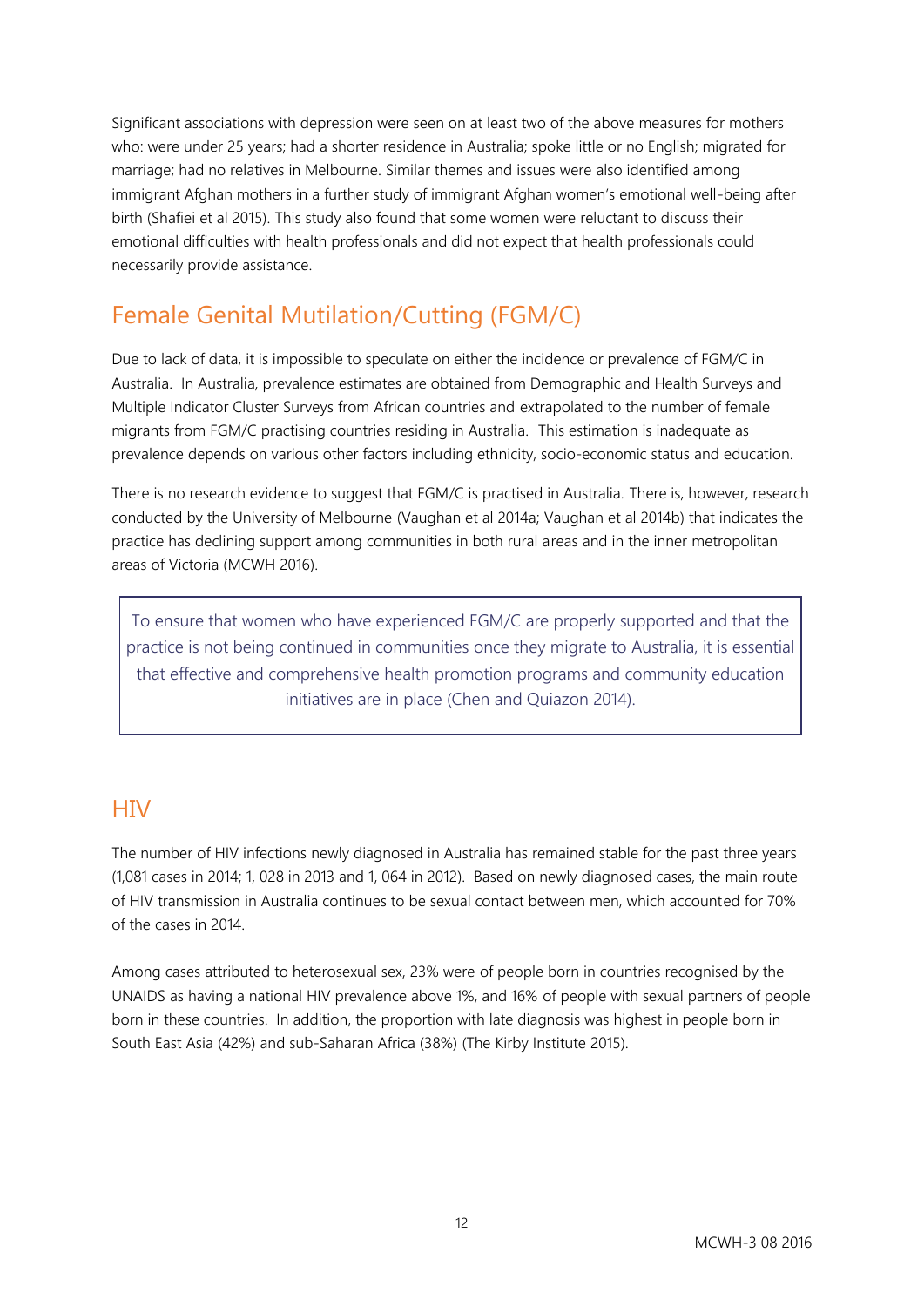### Hepatitis B

Hepatitis B leads to chronic liver conditions, including liver cancer. The estimated prevalence of chronic Hepatitis B infection among people born in Australia is 1%. Research has identified that:

- People from the Asia‑Pacific (including Taiwan, Vietnam, China, and Cambodia), who represent 9.6% of the Australian population, accounted for an estimated 38% of those living with hepatitis B infection in 2013; and
- People from Sub-Saharan Africa, who represent 1.4% of the Australian population, accounted for an estimated 4% of those living with hepatitis B infection (The Kirby Institute 2015).

Primary prevention strategies to protect people from acquiring Hepatitis B infection include vaccination, use of clean needles and condom use. Testing and treatment are secondary prevention strategies.

Women should be targeted for education because Hepatitis B can be transmitted via sexual contact. Women are particularly vulnerable in this context due to violence and limited information about sexually transmitted infections.

### Experiences of accessing sexual and reproductive healthcare

A systematic review of studies that focused on the views and experiences of immigrant and refugee women in accessing sexual and reproductive health care in Australia (Mengesha et al 2016) found the following barriers and facilitators:

#### Barriers

- Both spoken and written language, including issues relating to interpreters
- Health professionals' lack of knowledge regarding cultural norms
- Systemic barriers relating to the health care system and difficulty navigating the system
- Transport difficulties
- Cost of services

#### Facilitators

- Provision of interpreters and bilingual health professionals
- Multilingual resources, including information on how to reach healthcare facilities
- Appointment reminding services
- Home visits
- Provision of female health professionals
- Health professionals using their time to listen to concerns, answer questions and explain treatment options

Overall, the study found that interactions with health care professionals were critical to immigrant and refugee women's access to healthcare.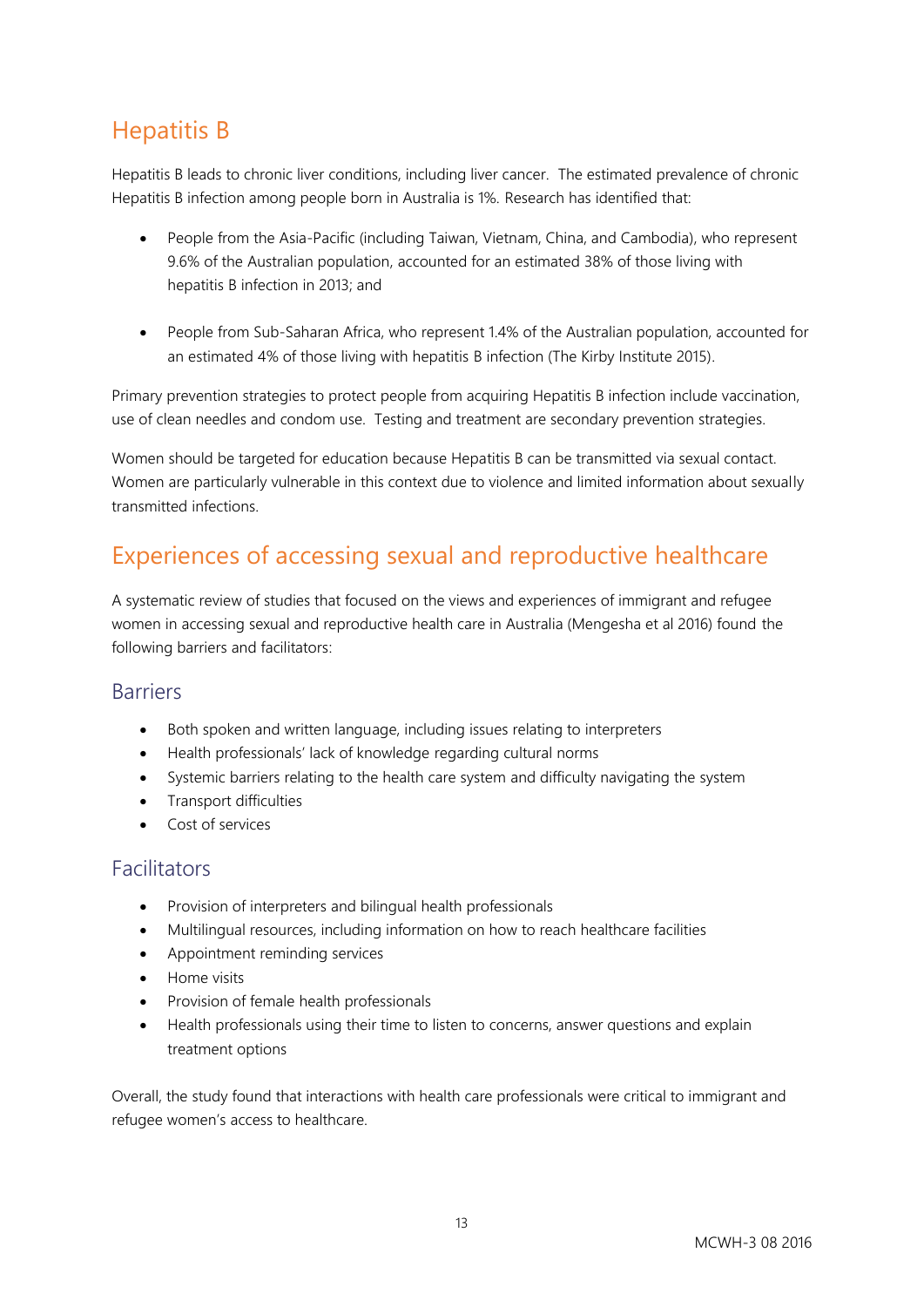### International Students

Research conducted by MCWH (Poljski et al 2014) has highlighted:

- the high rates of unplanned and unintended pregnancy in the international student population
- concerns about international students' rights in relation to informed choice in sexual and reproductive health
- factors that impact upon international students' lack of access to culturally appropriate health information and services, which include socio-economic status, intimate partner or other forms of violence, isolation and visa status entitlements.

International students on student (temporary) visas are not entitled to Medicare and must purchase Overseas Students Health Cover (OSHC) for the duration of their stay in Australia, to cover medical costs for themselves and their families.

The minimum requirements and arrangements of OSHC are stipulated in the OSHC Deed. This Deed is a legal agreement between the Commonwealth of Australia represented by the Department of Health and Ageing and a registered private health insurer that provides OSHC.

Since July 2011, under the OSHC Deed, insurers have been allowed to set a 12-month waiting period for nonemergency pregnancy-related services. On these terms, an OSHC insurer is not required to pay benefits for the treatment of pregnancy-related conditions to international students and their dependants in the first 12 months of their arrival in Australia, unless emergency care is required. Birth is not explicitly listed in the OSHC Deed as a health condition which constitutes 'emergency care'

An international student, or the female partner of an international student, who experiences an unintended pregnancy within the first 12 months of arrival in Australia is faced with limited reproductive choices while simultaneously experiencing financial and/or settlement difficulties. (MCWH 2013)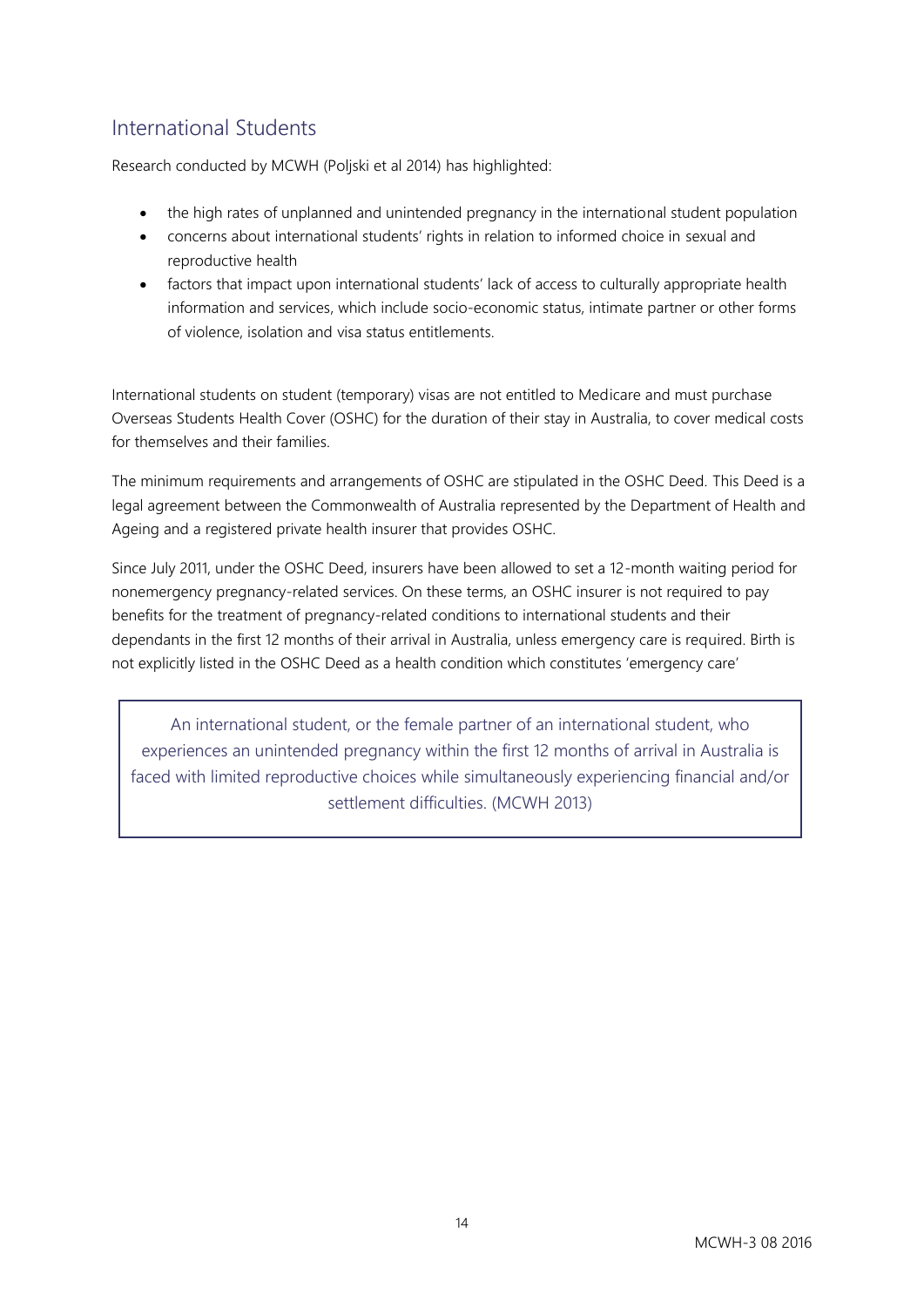# Health Service Usage

There is evidence to suggest that people who speak a language other than English at home participate less in health services than those who speak English (ABS 2013).



### Cancer Screening, including cervical screening

Australia's cervical screening program currently recommends two-yearly screening for women aged 18- 69 years.

Australian research shows that migrant women from Asian and Middle-eastern countries are less likely than Australian born women to participate in cervical screening at the recommended level (Aminisani et al 2012).



(ABS 2013)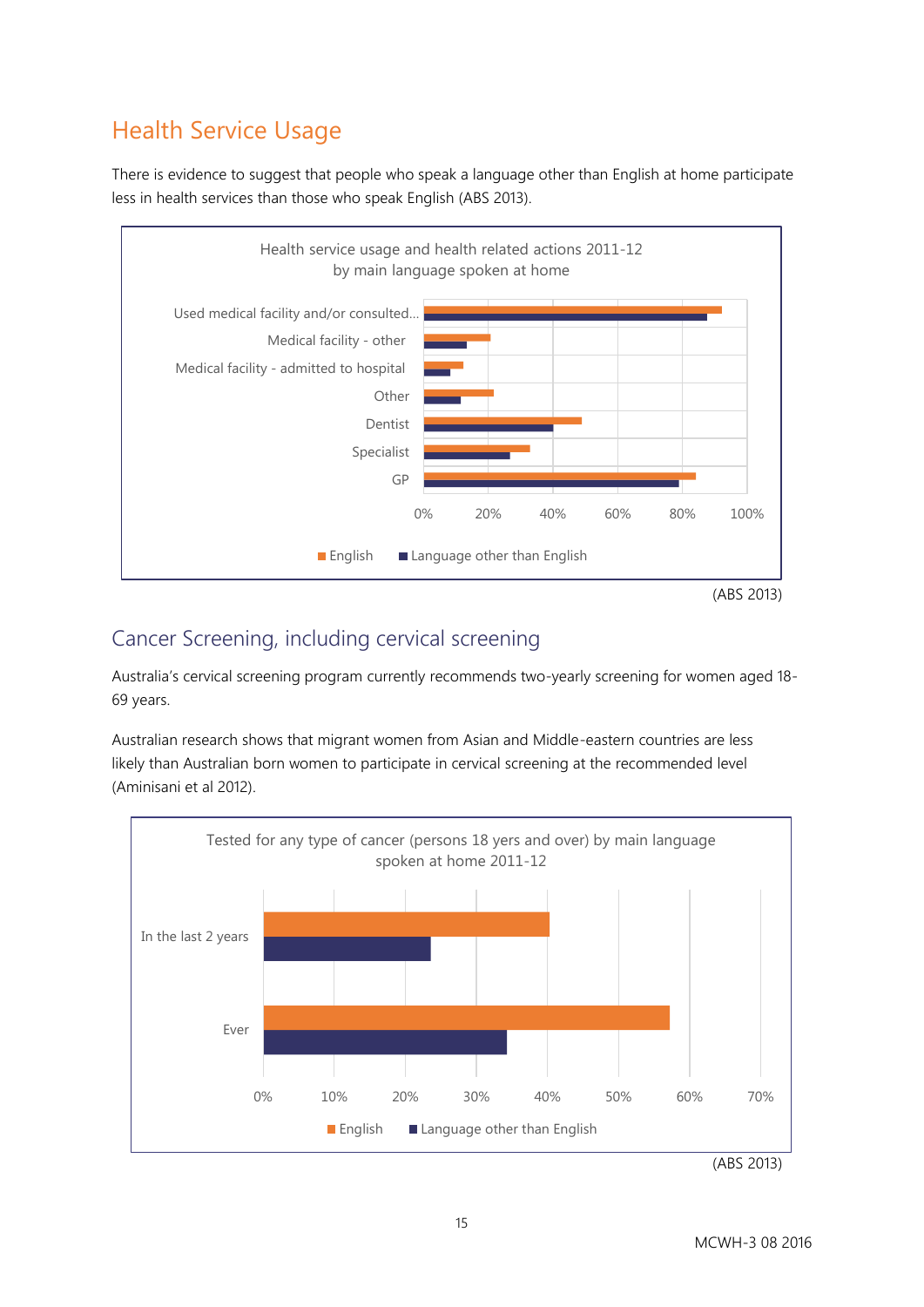### Breast Screening

In Australia, population-based breast cancer screening is available through BreastScreen Australia, which targets women aged 50–74 for two-yearly screening mammograms (women aged 40–49 and 75 years and over are also eligible).

In 2012-2013, participation of women who report that they speak a language other than English at home was 55.0% compared with the English-speaking rate of 48.8%. (AIHW BreastScreen Australia 2015).

# Health Education Preference

Research suggests that verbal, same-sex, group-based, peer education sessions are the preferred mode of health education for immigrant and refugee women:

- A UK based study (Greenhalgh 2009) of a peer model of health education found that positive outcomes can be achieved through group participation (in addition to knowledge acquisition), as participants are able to negotiate meanings and make information meaningful for themselves.
- A Victorian study (McMichael 2008) conducted with resettled youth with refugee backgrounds in relation to the promotion of sexual health, found that gender-matched educators were the preferred method for learning about sexual health issues.
- Research conducted in Perth, Western Australia (Lee et al 2013), into the topic preferences and means of access to health information among newly-arrived women, found that women's health ranked a top priority along with employment advice and mental health issues. Preferred methods for receiving information were interactive talks with written materials. In addition, it was found that non-threatening, participatory processes encouraged women to prioritise sensitive topics such as family violence and highlighted the need for such topics to be incorporated within general health information.
- An evaluation (Hurwurth et al 2003) of MCWH's group-based health education program found that the majority (70%) of immigrant and refugee women who participated in the study expressed a preference for verbal delivery of information. The top three features and benefits cited by participants were: 'are offered only to women'; are offered in a preferred language'; and 'enabled learning'.

Suggested Citation: Multicultural Centre for Women's Health (MCWH), Sexual and Reproductive Health Data Report, June 2016, Australia.

For more information contact [info@mcwh.com.au,](mailto:info@mcwh.com.au) visit mcwh.com.au or (free) call 1800 656 421.

MCWH is funded by the Commonwealth Government Department of Health Chronic Disease Prevention and Service Improvement Fund.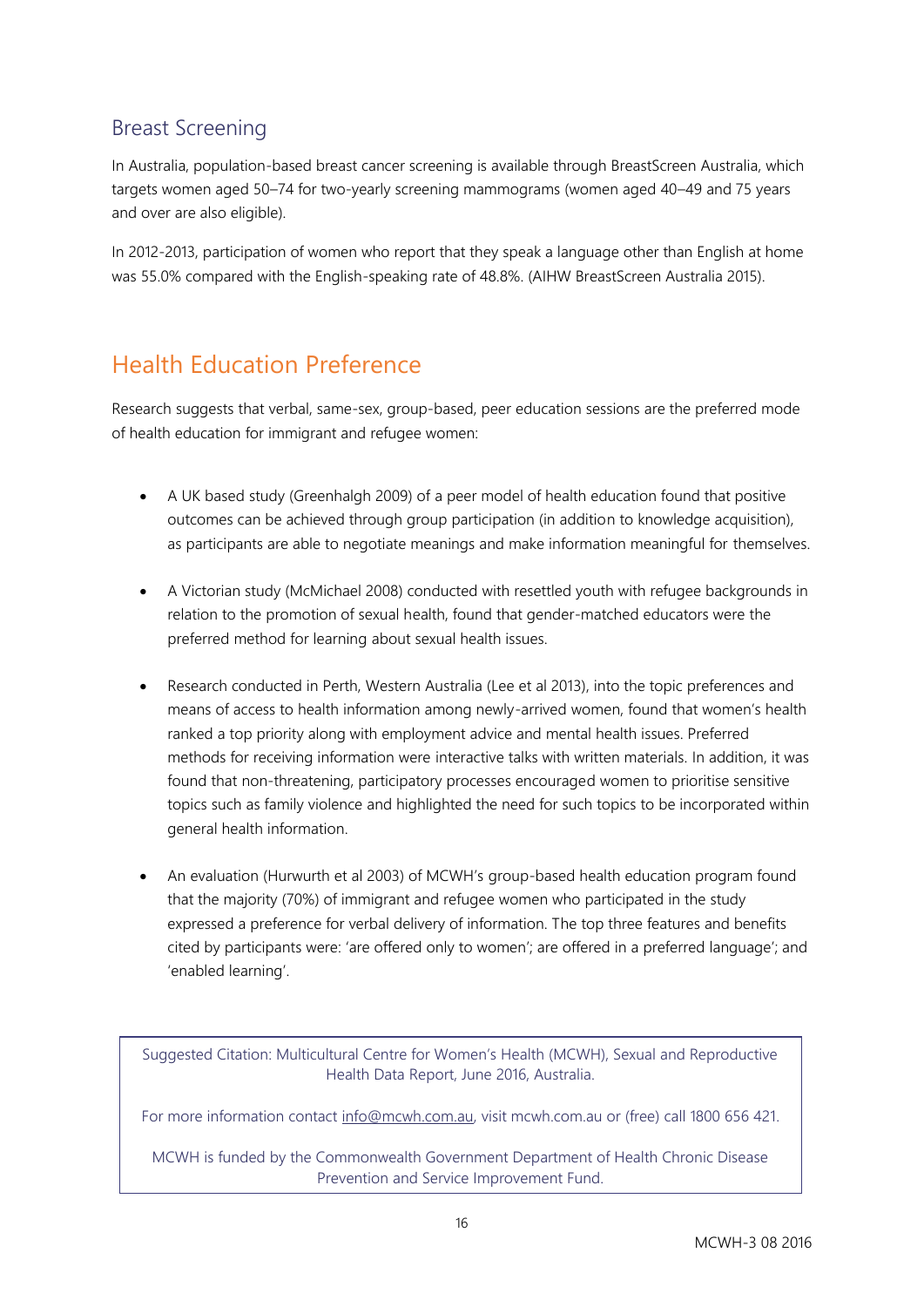### References

ABS (2014) Births Australia Cat. 3301.0.

ABS (2013) Australian Health Survey: Health Service Usage and Related Actions 2011-12 Cat. 4364.0.55.002.

AIHW – Australian Institute of Health and Welfare (2015) Australia's mothers and babies 2013—in brief. Perinatal statistics series no. 31. Cat no. PER 72. Canberra: AIHW.

AIHW/BreastScreen Australia (2015) Monitoring report 2012–2013. Cancer series no. 95. Cat. no. CAN 93. Canberra: AIHW.

AIHW (2010) Diabetes in pregnancy: its impact on Australian women and their babies. Diabetes series no. 14. Cat. no. CVD 52. Canberra: AIHW.

Allotey P, Manderson L, Bah, S & Demian L (2004) 'Reproductive health for resettling refugee and migrant women', Health Issues, no.78, pp.12-17.

Aminisani N, Armstrong BK, & Canfell K (2012) Cervical cancer screening in Middle Eastern and Asian migrants to Australia: a record linkage study, Cancer Epidemiology, 36 (6).

Bandyopadhyay M, Small R, Davey MA, Oats JJ, Forster DA & Aylward A (2011) Lived experience of gestational diabetes mellitus among immigrant South Asian women in Australia, Aust N Z J Obstet Gynaecol, 51(4): 360-364.

Bandyopadhyay M, Small R, Watson L & Brown S (2010) Life with a new baby: how do immigrant and Australian-born women's experiences compare? Aust N Z J Public Health, 34: 412-421.

Belihu F, Davey M-A & Small R (2016) Perinatal health outcomes of East African immigrant populations in Victoria, Australia: a population-based study, BMC Pregnancy and Childbirth 16: 86.

Belihu, F, Small, R & Davey, M-A (2016) Variations in first-time caesarean birth between Eastern African immigrants and Australian-born women in public care: A population-based investigation in Victoria, The Australian and New Zealand Journal of Obstetrics and Gynaecology.

Centre for Epidemiology and Evidence (2016) New South Wales Mothers and Babies 2014 Sydney: NSW Ministry of Health.

CCOPMM – Consultative Council on Obstetric and Paediatric Mortality and Morbidity (2016) Victoria's Mothers and Babies 2012 & 2013. Available at: [https://www2.health.vic.gov.au/hospitals-and-health-services/quality-safety](https://www2.health.vic.gov.au/hospitals-and-health-services/quality-safety-service/consultativecouncils/council-obstetric-paediatric-mortality)[service/consultativecouncils/council-obstetric-paediatric-mortality](https://www2.health.vic.gov.au/hospitals-and-health-services/quality-safety-service/consultativecouncils/council-obstetric-paediatric-mortality)

Chen J & Quiazon R (2014) NETFA Best Practice Guide for Working with Communities affected by FGM/C, Melbourne: Multicultural Centre for Women's Health.

Cheung P, Baldry H, Maxwell H & Nguyen (2014) Children by Choice: Reproductive Health and Domestic Violence Project Report. Available at[: http://www.law.uq.edu.au/documents/pro-bono-centre/publications/Final-report-](http://www.law.uq.edu.au/documents/pro-bono-centre/publications/Final-report-Reproductive-Health-and-Domestic-Violence-September-2014.pdf)[Reproductive-Health-and-Domestic-Violence-September-2014.pdf](http://www.law.uq.edu.au/documents/pro-bono-centre/publications/Final-report-Reproductive-Health-and-Domestic-Violence-September-2014.pdf)

Children by Choice (2014) Submission on Domestic Violence in Australia - Children by Choice Submission to the Finance and Public Administration References Committee.

Dahlen, HG, Schmied, V, Dennis C-L & Thornton C (2013) Rates of obstetric intervention during birth and selected maternal and perinatal outcomes for low risk women born in Australia compared to those born overseas, BMC Pregnancy and Childbirth, 313: 100.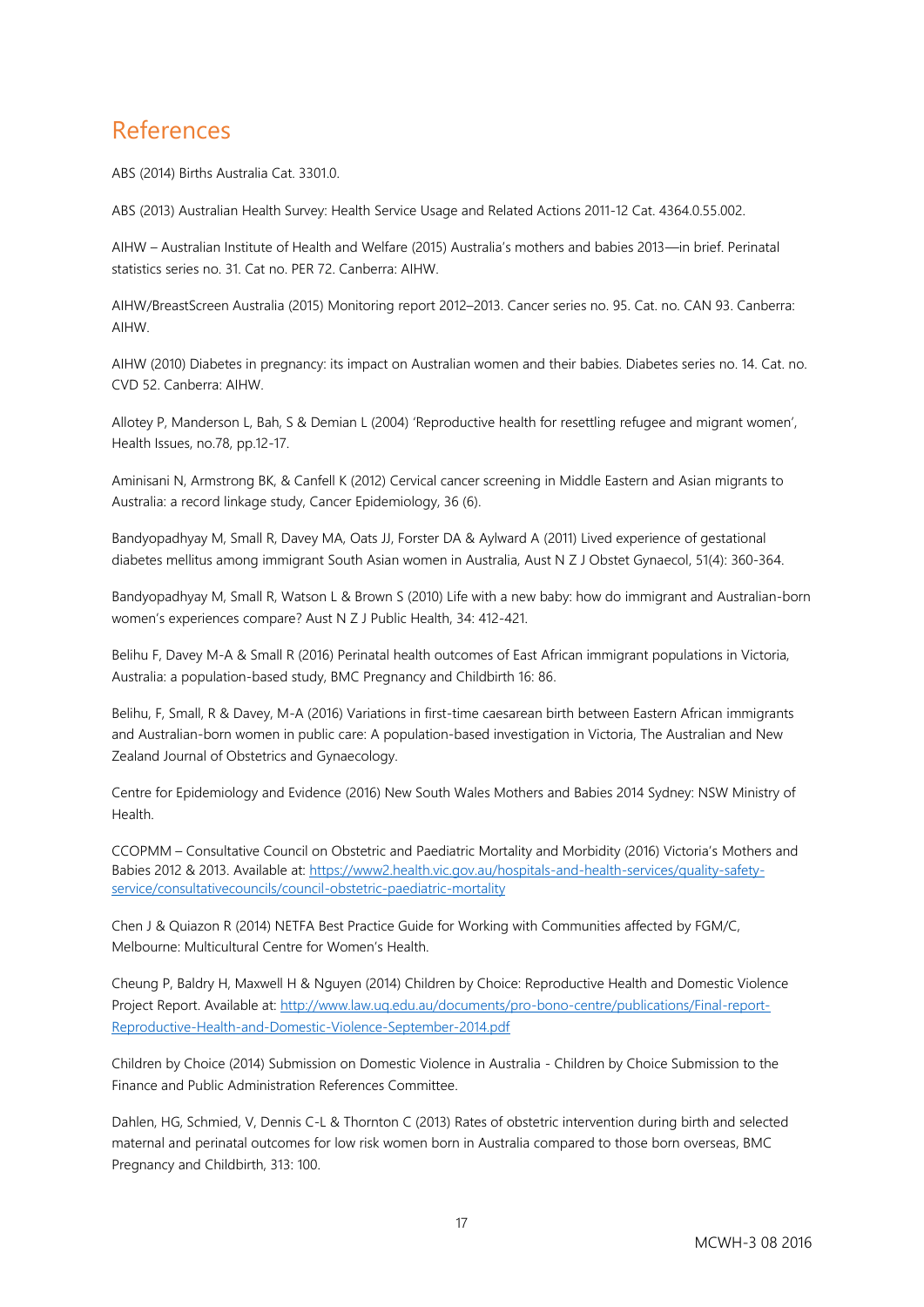Drysdale H, Ranasinha S, Kendall A, Knight M & Wallace EM (2012) Ethnicity and the risk of late-pregnancy stillbirth, Med J Aust, 197 (5): 278-281.

Ford J, Nassar N, Sullivan EA, Chambers G & Lancaster P (2003) Reproductive health indicators Australia 2002. AIHW Cat No. PER 20. Canberra: AIHW NPSU.

Gibson-Helm M, Teede H, Block A, Knight M, East C, Wallace EM, & Boyle J (2014) Maternal health and pregnancy outcomes among women of refugee background from African countries: a retrospective, observational study in Australia, BMC Pregnancy Childbirth, 14: 392.

Greenhalgh T, Campbell-Richards D, Vijayaraghavan S, Collard AP, Farida M, Morris J, & Claydon A (2009) The sharing stories model of diabetes self-management education for minority ethnic groups: a pilot randomised controlled trial, Report for the National Institute for Health Research Service Delivery and Organisation programme.

Hennegan J, Redshaw M, Kruske S (2015) Another country, another language and a new baby: A quantitative study of the postnatal experiences of migrant women in Australia, Women Birth, 28(4): 124-33.

Humphrey MD, Bonello MR, Chughtai A, Macaldowie A, Harris K & Chambers GM (2015) Maternal deaths in Australia 2008–2012. Maternal deaths series no. 5. Cat. no. PER 70. Canberra: AIHW

Hurwurth R, Conley-Tyler M & Sharma, N (2003) Documentation and evaluation of Working Women's Health's Health Promotion Programs, The University of Melbourne Centre for Program Evaluation.

The Kirby Institute (2015) HIV, viral hepatitis and sexually transmissible infections in Australia Annual Surveillance Report, The Kirby Institute, UNSW Australia, Sydney.

Lansakara N, Brown S & Gartland D (2010) Birth outcomes, postpartum health and primary care contacts of immigrant mothers in an Australian nulliparous pregnancy cohort study, Maternal Child Health Journal,14(5): 807-16.

Lee SK, Sulaiman-Hill CM & Thompson SC (2013) Providing health information for culturally and linguistically diverse women: priorities and preferences of new migrants and refugees, Health Promotion Journal Australia, 24(2): 98-103.

Mazza D, Harrison C, Taft A, Brijnath B, Britt H, Hobbs M, Stewart K & Hussainy, S (2012) Current contraceptive management in Australian general practice: an analysis of BEACH data, Med J Aust; 197(2): 110-114.

McMichael C (2008) Promoting sexual health amongst resettled youth with refugee backgrounds, Melbourne: Refugee Health Research Centre. Available online at: [http://www.myan.org.au/file/file/Sexual\\_Health\\_Report\\_Web1.pdf](http://www.myan.org.au/file/file/Sexual_Health_Report_Web1.pdf)

MCWH – Multicultural Centre for Women's Health (2016) FGM/C Advocacy Messages. Available online at: <http://www.netfa.com.au/downloads/Advocacy%20Messages.pdf>

MCWH- Multicultural Centre for Women's Health (2013) Position Paper: International student access to pregnancyrelated care. Available online at:

[http://www.mcwh.com.au/downloads/2013/MCWH%20International%20Student%20OSHC%20Position%20Paper%2](http://www.mcwh.com.au/downloads/2013/MCWH%20International%20Student%20OSHC%20Position%20Paper%202013.pdf) [02013.pdf](http://www.mcwh.com.au/downloads/2013/MCWH%20International%20Student%20OSHC%20Position%20Paper%202013.pdf)

Mengesha ZB, Dune T & Perz J (2016) Culturally and linguistically diverse women's views and experiences of accessing sexual and reproductive health care in Australia: a systematic review, Sexual Health: <http://dx.doi.org/10.1071/SH15235>

Miller E & Silverman J (2010) Reproductive Coercion and Partner Violence: Implications for clinical assessment of unintended pregnancy. Expert Reviews: Obstet Gynecol. 5(5): 511-515.